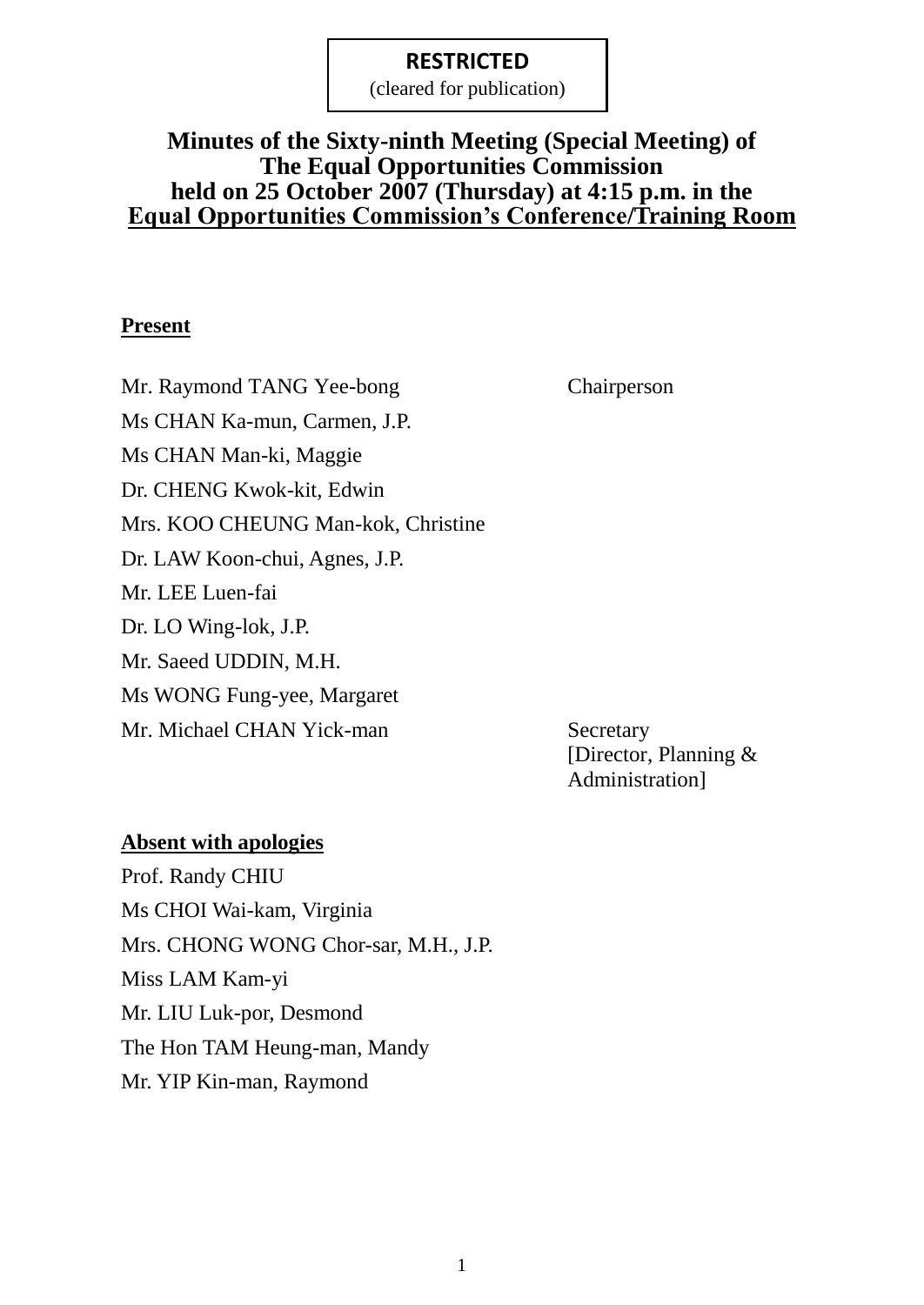(cleared for publication)

## **In attendance**

Mr. Herman POON Lik-hang Chief Legal Counsel [CLC] Ms Mariana LAW Acting Head, Corporate

Mr. Joseph LI Siu-kwai Director, Operations [D(Ops)] Dr. Ferrick CHU Head, Policy and Support [HPR] Communications and Training [Ag. HCCT] Miss Gloria YU Senior Equal Opportunities Officer, Administration &

Personnel [SAP]

## **I. Introduction**

1. The Chairperson (C/EOC) welcomed all Commission Members (Members) to this Special EOC Meeting, which was convened to consider the appointments of EOC Committee Convenors and Deputy Convenors as discussed in the  $68<sup>th</sup>$  EOC Meeting held on 20 September 2007.

2. Apologies for absence were received from Prof. Randy CHIU, Ms Virginia CHOI, Mrs. CHONG WONG Chor-sar, M.H., J.P., Ms LAM Kam-yi, Mr. Desmond LIU, The Hon TAM Heung-man, Mandy and Mr. YIP Kin-man, Raymond due to clash of meetings/out of town engagements.

## **II. Discussions**

**Appointments of Committee Convenors and Deptuy Convenors** (EOC Paper No. 28/2007)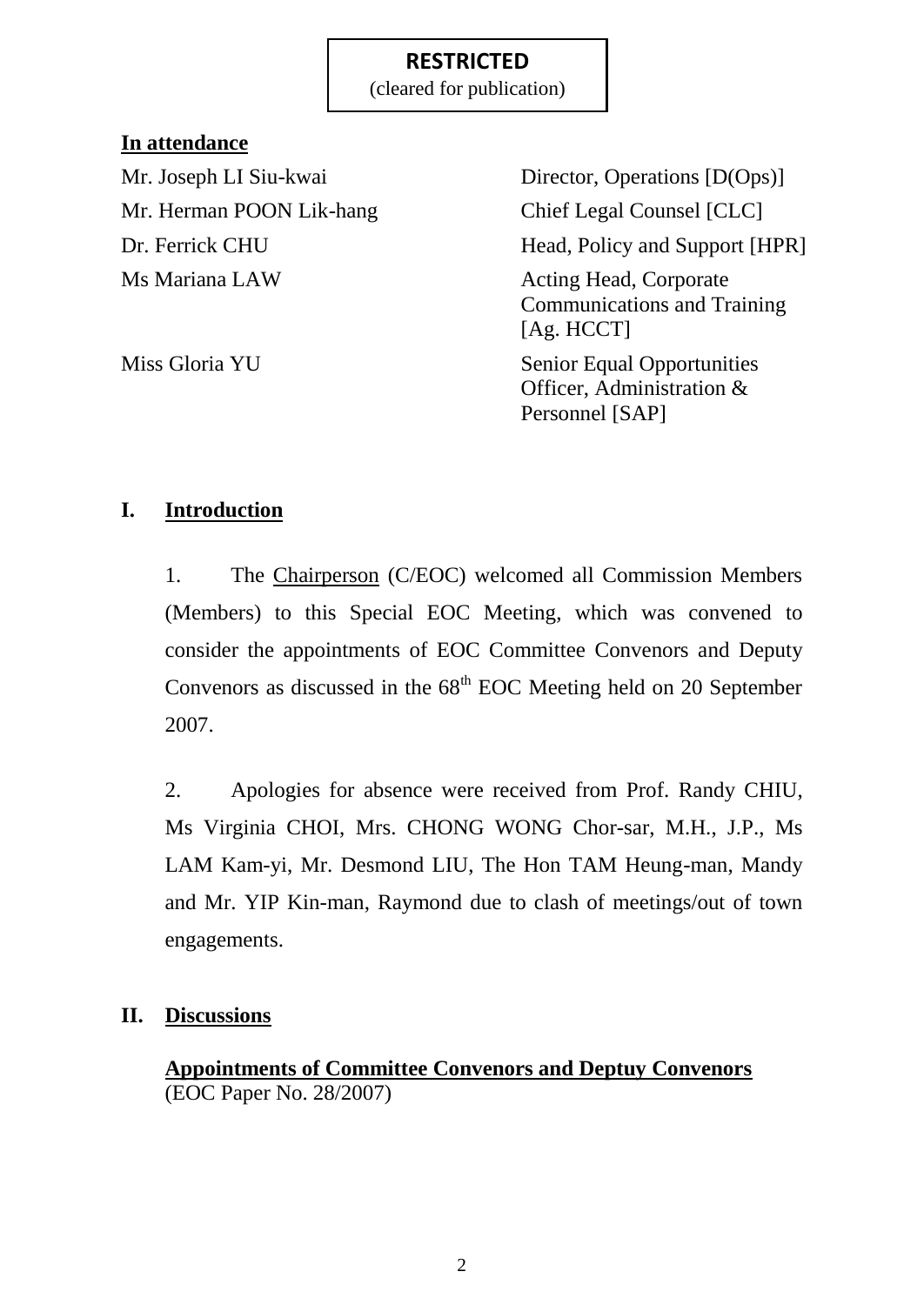(cleared for publication)

3. The Secretary briefed Members that subsequent to the last EOC Meeting  $(68<sup>th</sup>)$ , the EOC Office had reviewed related information on this matter including an examination of EOC's power of appointment and how previous committee appointments were made. An EOC Paper No. 28/2007 was then prepared to assist Members to remedy what appeared to be an absence of "formal" or consistent procedure for appointment of Committee Convenors and Deputy Convenors. He then went through the salient points contained in the said paper with Members.

4. Members deliberated on the term of committee membership and convenership and agreed that the term of appointment be made specific in future appointments. Having considered the suggestion in paragraph 25 of EOC Paper No. 28/2007, the EOC Board agreed to the following:

- i. Term of committee membership and/or convenorship and/or deputy convenorship shall end on the expiry of the incumbent's EOC membership, or 2 years from the date of appointment in the case of a non-EOC Member or such earlier date as the EOC may determine, and
- ii. All committee appointments are subject to earlier cessation by the EOC or earlier cessation of the incumbent's EOC membership (which include situations where the Member and/or non-Member tender his/her resignation from the committee or from the EOC).

5. The Secretary also drew Members' attention to paragraphs 18 to 24 of the same paper which confirmed the validity of previous transactions at committees meetings despite the irregularity and all

3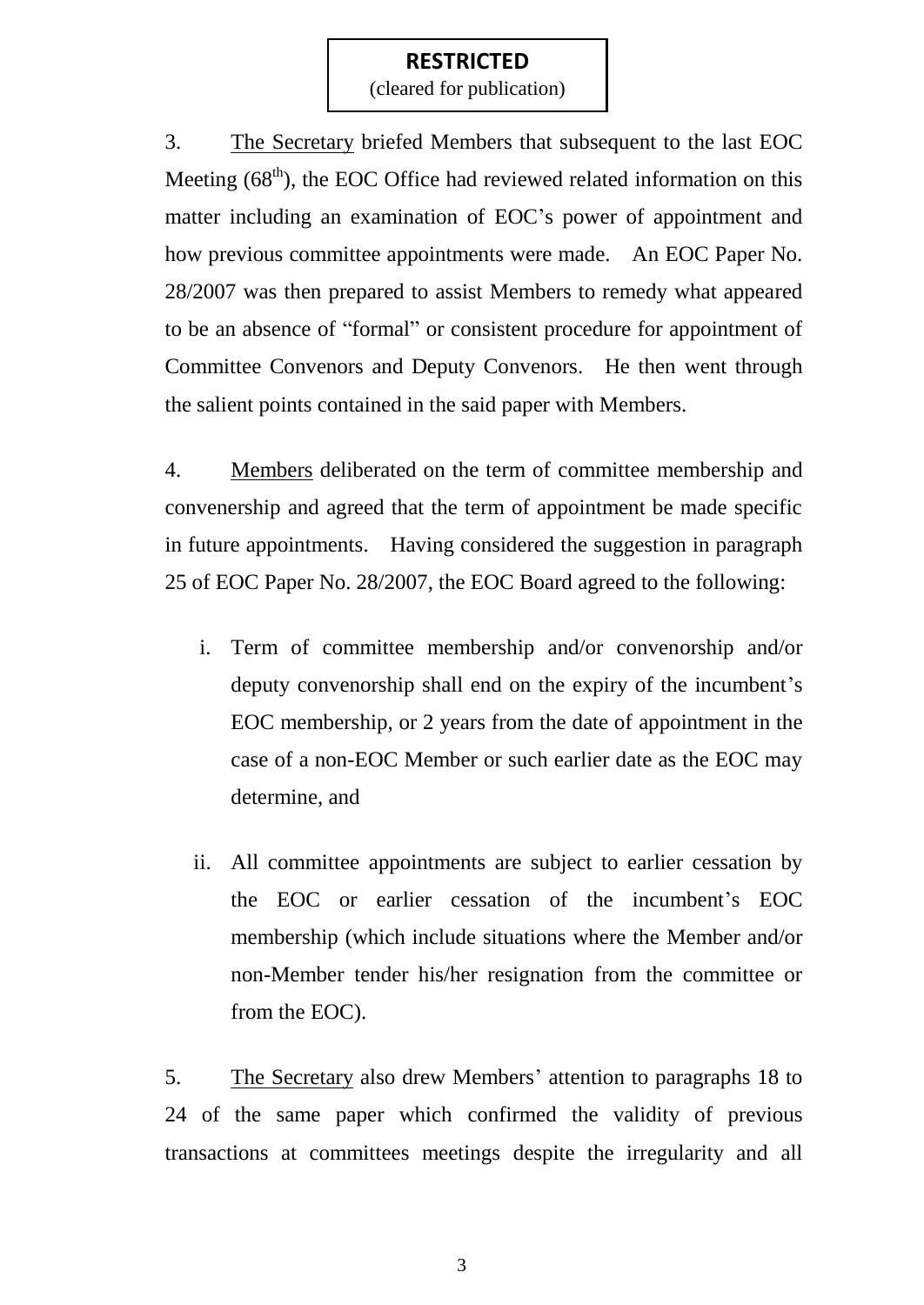(cleared for publication)

committee decisions made since the appointment of Members from 20 May 2007 should be regarded as valid.

6. The Meeting then proceeded to nominate and vote for the Convenors and Deputy Convenors of EOC's Committees for the term expiring on 19 May 2009 in accordance with the option stated in paragraph 14(a) of the said paper. With reference also to the letter of 10 October 2007 sent to Members by the EOC Office on this matter, nominations via proxy and postal votes received were included in the election. Nominations which received the highest votes were appointed as Convenors/Deputy Convenors by the EOC Board at the meeting. The voting results were listed in the Appendix.

7. The Meeting also discussed that when the nominee receiving the highest votes declined to be the elected Convenor/Deputy Convenor, the nominee receiving the  $2<sup>nd</sup>$  highest votes would be appointed as Convenor/Deputy Convenor accordingly.

*(Dr. Agnes LAW left the meeting at this juncture.)*

## **A Paper put on table for Member's information**

8. C/EOC informed that it was part of the regular duties of the EOC Office to network and liaise with stakeholder groups in order to ascertain their needs and explore opportunities for partnership for the promotion and furtherance of equal opportunities. In this connection, a meeting between the EOC and the Civil Human Rights Front, one of the stakeholder groups, was held on 12 July 2007 and the minutes of the meeting were tabled for Members' information.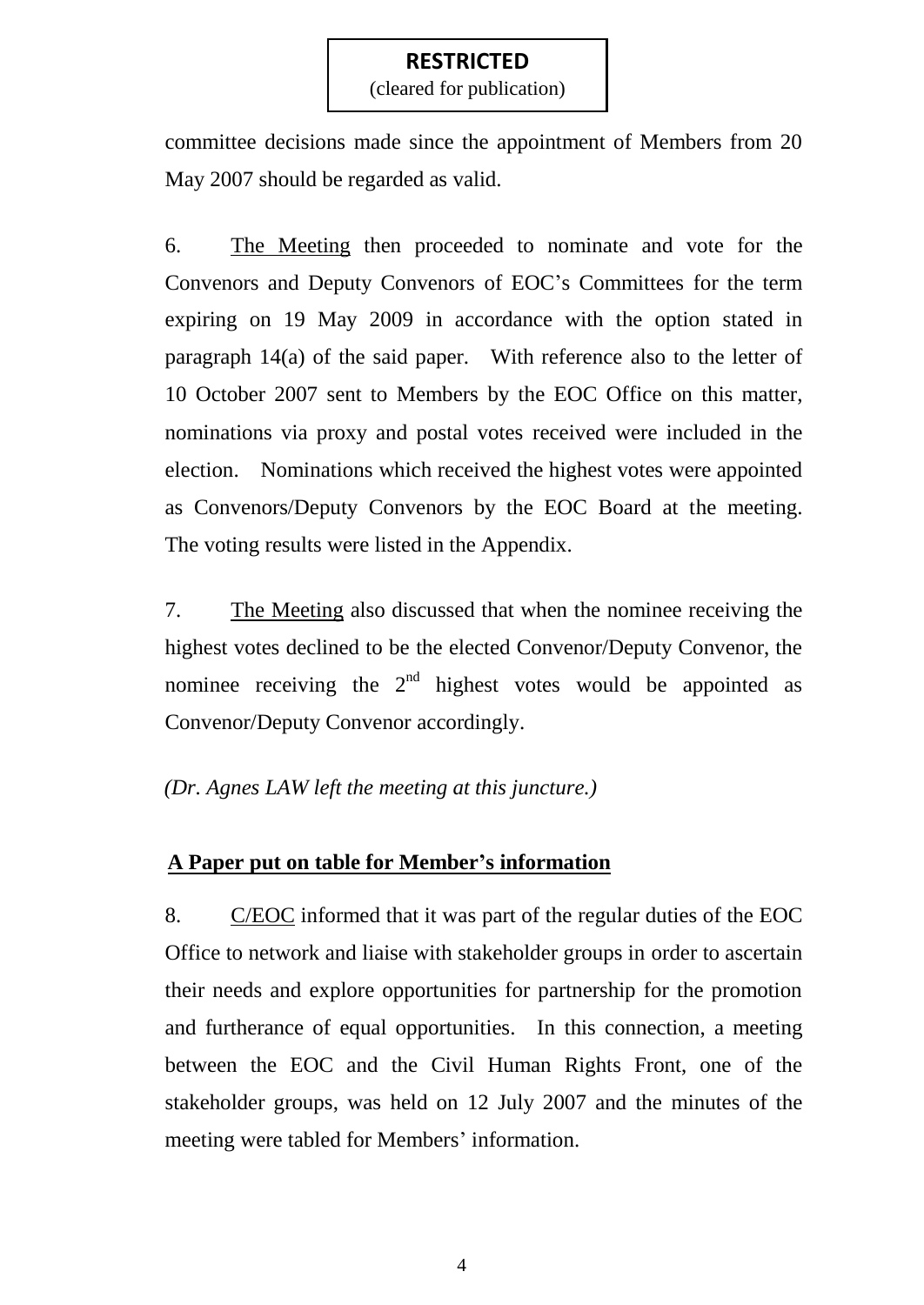(cleared for publication)

# **An Urgent AOB**

9. The Secretary informed that there was an urgent AOB concerning a legal case requiring Members' consideration. In view of the urgency, the Meeting agreed to consider the matter after taking a short break.

*(Members proceeded to take a 2-minute break at this juncture.)*

# **Development in the Case of a Complainant v Equal Opportunities Commission**

10. Members were informed of the development in a Complainant's claim against the EOC (case no. DCEO No. 2 of 2005):-

- i. EOC's Insurer has rejected the option for EOC to pursue a strike out application at EOC's own costs, while preserving insurance coverage should the application be unsuccessful.
- ii. Insurer's offer was to convert insurance coverage to a sum of HK\$750,000 payable to if EOC insisted on pursuing the strike out application.

11. Members decided not to accept Insurer's offer in (ii) above, and to allow the Insurer to retain conduct of the case under the terms of policy.

12. One Member commented that, in future, EOC should endeavour to seek insurance coverage which would not restrict EOC's right to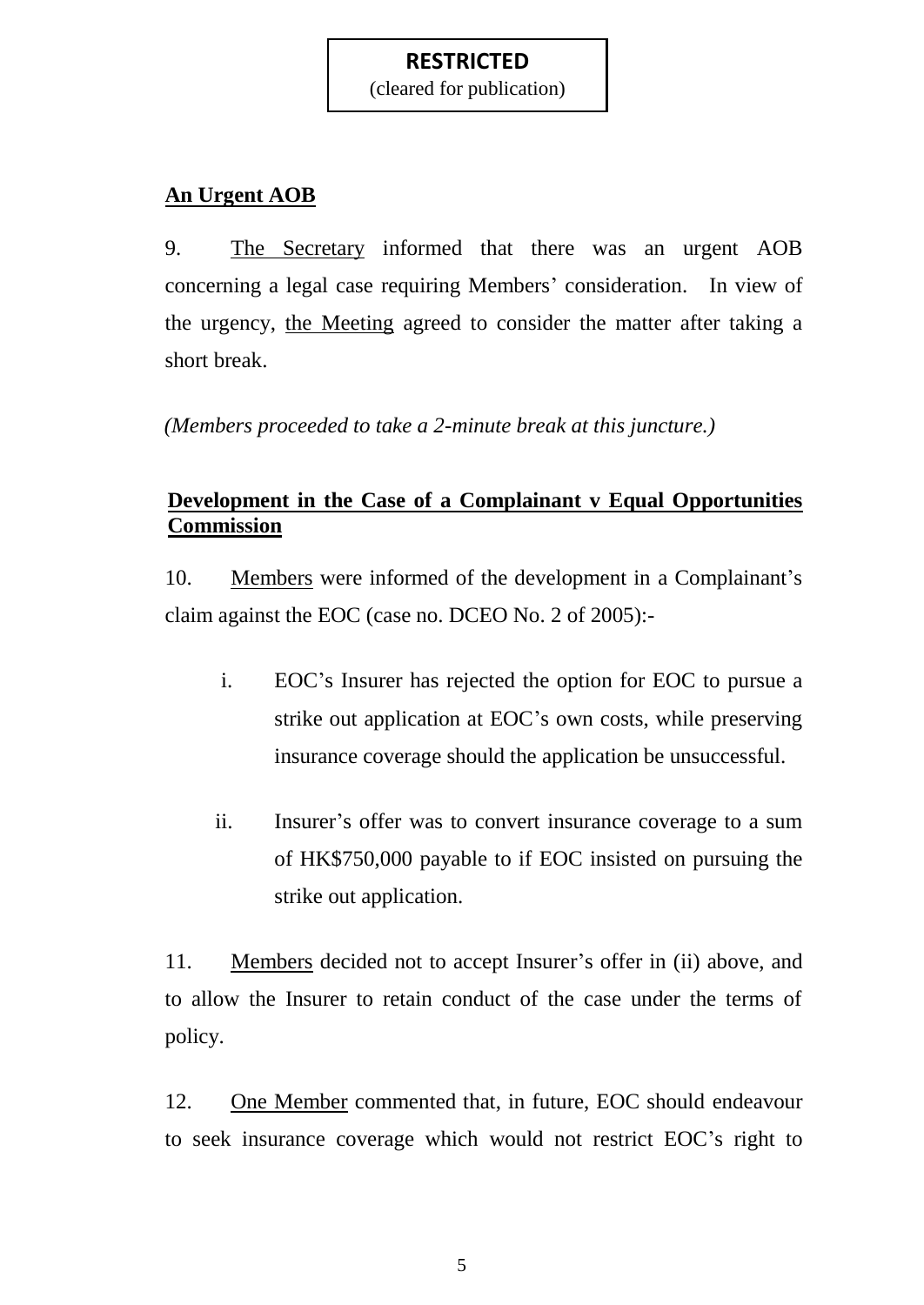(cleared for publication)

conduct a case.

# **III. Close of Meeting**

13. There being no other business, the meeting was adjourned at 5:10 p.m.

14. The next meeting would be a regular EOC meeting scheduled to be held on 20 December 2007 (Thursday) at 2:30 p.m.

*Equal Opportunities Commission November 2007*